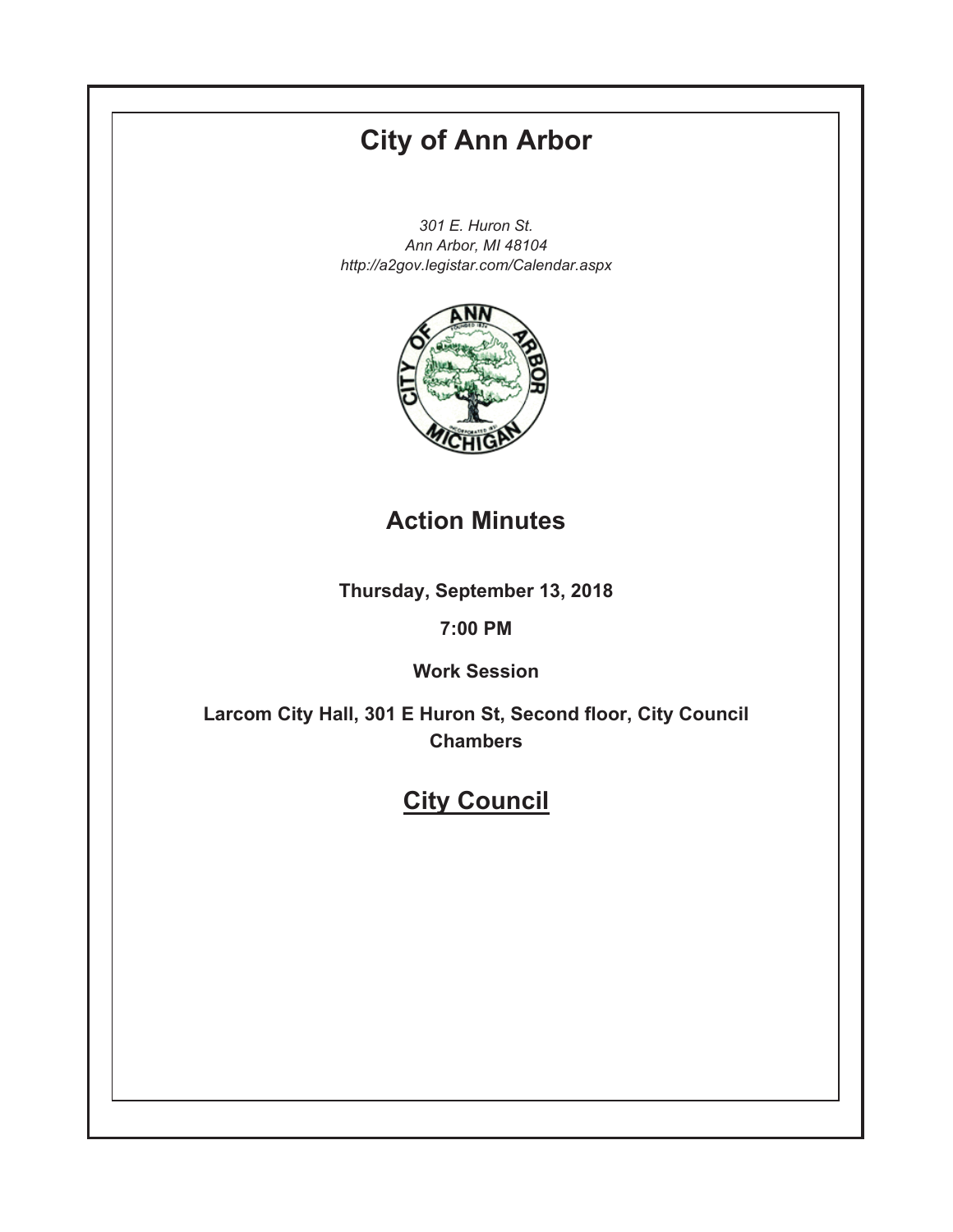## **CALL TO ORDER**

Mayor Taylor called the Work Session of the Ann Arbor City Council to order at 7:10 p.m. in the Guy C. Larcom, Jr. Building, 2nd Floor Council Chambers, 301 E. Huron Street.

- Present: 9 Councilmember Jane Lumm, Councilmember Sumi Kailasapathy, Councilmember Chuck Warpehoski, Councilmember Jack Eaton, Mayor Christopher Taylor, Councilmember Julie Grand, Councilmember Kirk Westphal, Councilmember Chip Smith and Councilmember Anne Bannister
- Absent: 2 - Councilmember Graydon Krapohl and Councilmember Zachary Ackerman

#### **WS WORK SESSION**

- $WS-1$ 18-1501
- City of Ann Arbor Community Policing Commission
- Attachments: 180913 - Memorandum for Supporting Documents for the City Administrator's Recommendations for the CPC.pdf, 180913- Resolution to Form the Community Policing Commission.pdf, 180913 -Presentation on Community Policing Commission Revised.pdf, 180914 - Recommendations for the Development of Community Policing Commission.pdf, 180913 - Recommendations for the Development of Community Policing Commission.docx, Proposed Ordinance for Independent Community Police Oversight Commission.pdf

A motion was made by Councilmember Kailasapathy, seconded by Councilmember Eaton, to move the Police Oversight Task Force's presentation prior to the City Administrator's response/report. On a voice vote, the Mayor declared the motion carried.

Dwight Wilson, Monica Harrold, Dick Sobel, Lauren Tatarsky, Richard Friedman, Anna Lemler, Anna Gersh, Keyshon Cotton, and Lori Saginaw, members of the Task Force, explained their role on the task force, presented their recommendations and expressed concerns with not being able to have outside legal council and the need to have assurance that the future Commission would operate independent of City Council.

City Administrator Howard S. Lazarus gave a slide presentation of proposed recommendations for the Community Policing Commission that he was recommending to Council. A copy of the presentation and proposed Task Force Ordinance is on file in the City Clerk's Office.

**Received and Filed** 

### **RECESS**

Mayor Taylor declared a recess at 10:10 p.m.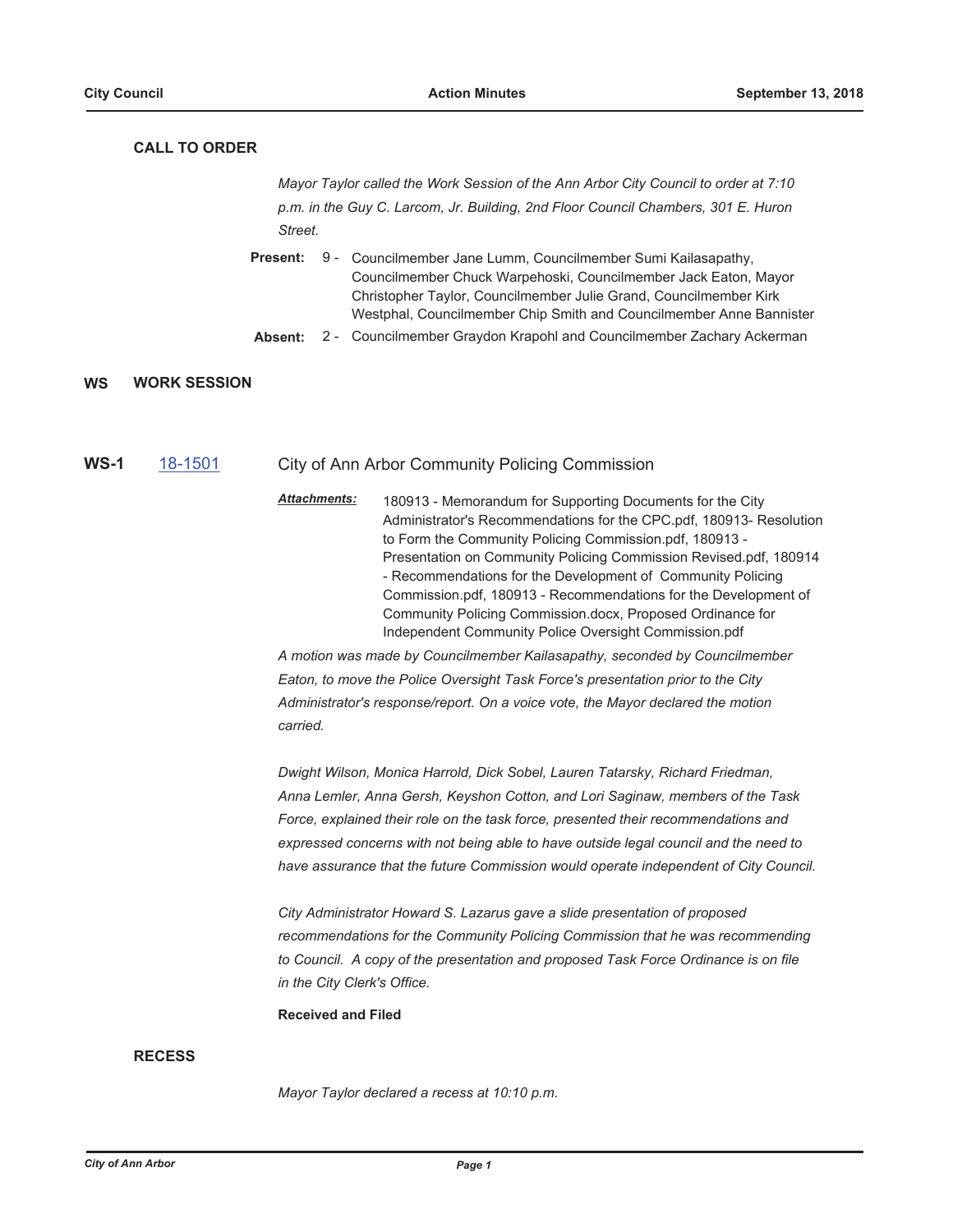# **MEETING RECONVENED**

The meeting reconvened at 10:17 p.m.

PUBLIC COMMENT - GENERAL (3 MINUTES EACH)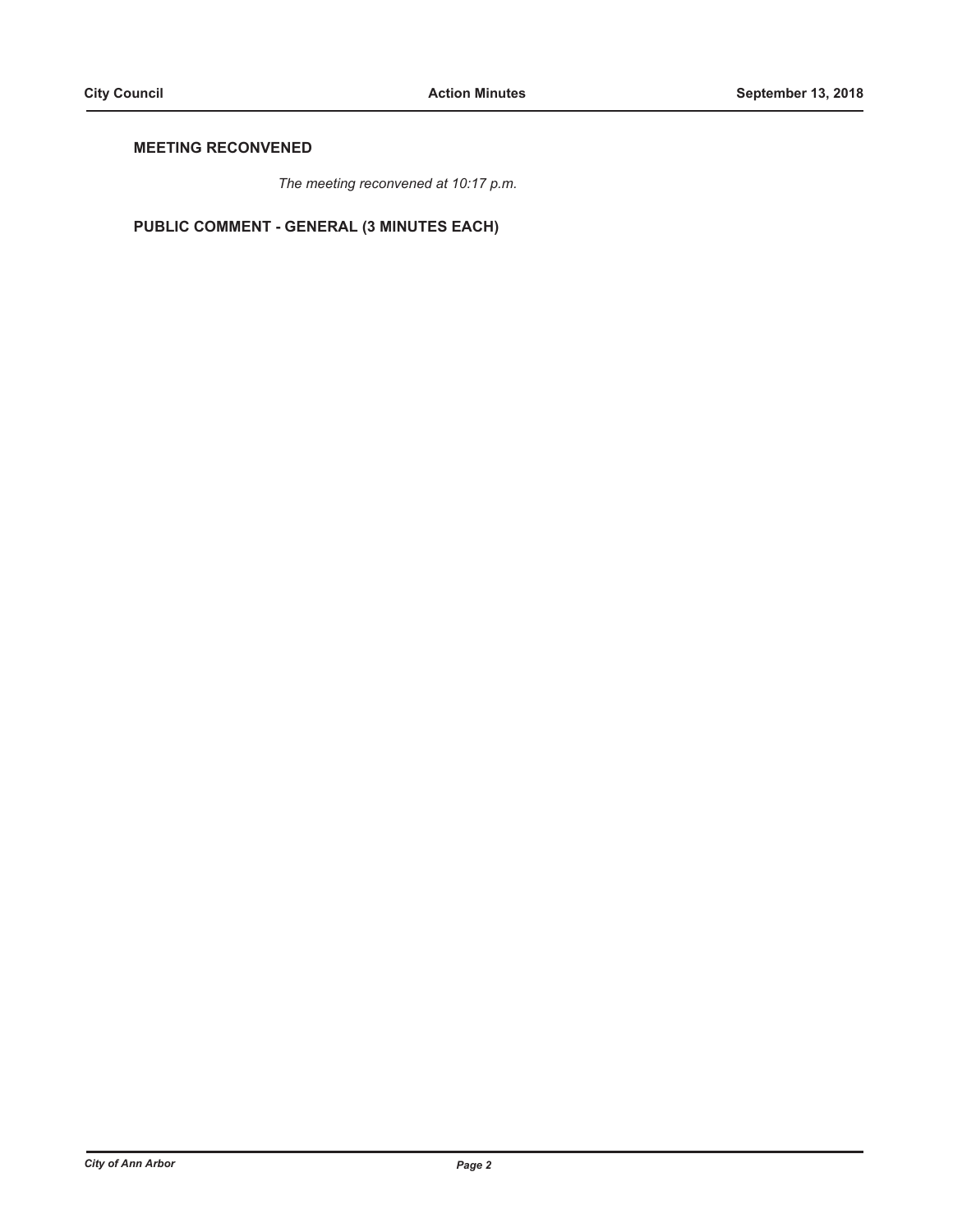Paquetta Palmer, Ann Arbor resident, addressed Council regarding the Community Policing Task Force, stating that the public needs a real way to address grievances against the Ann Arbor Police.

Jeff Harrold, Pastor of the New Beginnings Community Church of Washtenaw County, Ann Arbor resident, said that the Task Force took on a huge task in putting an ordinance together. He added that there cannot be one entity policing themselves.

Leslie Stambaugh, Human Rights Commission Chair, said the Commission met last night and discussed the critical differences between the Task Force and the City proposed ordinances. She added that the two are not interchangeable.

Shirley Beckley, a Pittsfield Township resident, asked if money from the Washtenaw County mental health millage would be available to help fund the future Commission's work.

An Ann Arbor resident cautioned Council not to compare Ann Arbor with Berkley, CA, stating Ann Arbor is different.

Judy Bonell-Wenzel, 2771 Braeburn, spoke about African American history in the City.

A resident of Waterhill neighborhood said it is Council's job to implement what the people want.

Chidimma Ozor, Ann Arbor resident, urged Council to set aside what you think you know so you can get a new experience.

A member of the community who was active in the City's last police chief search, stated the City does not need an independent commission to select the next police chief. She urged Council to separate this issue from the need for a commission.

Anna Gersh, task force member, urged Council to pass the Task Force's ordinance as presented.

The vice-chair of the Human Rights Commission spoke in support of the proposed Task Force ordinance as written.

Debbie Hamilton, business owner, urged Council to include a budget for the Commission, stating members of the public have given many hours of their personal time to create the ordinance.

Paul Saginaw, Ann Arbor resident, asked Council to look at this as an investment in the community.